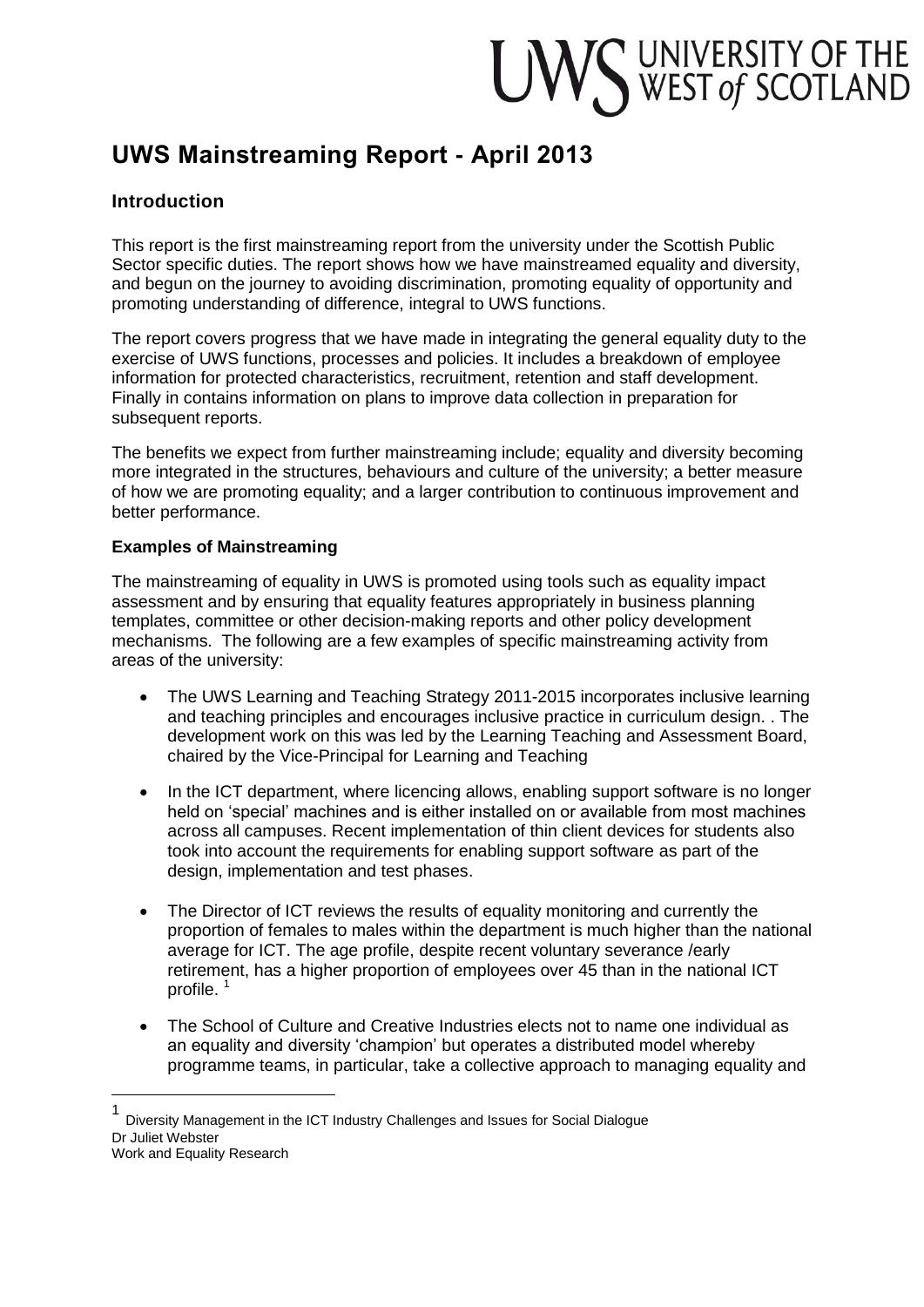diversity in relation to the student experience. Specific initiatives include a recruitment policy of interviewing all suitable applicants who have acquired the minimum qualification threshold for places on the School's portfolio of accredited programmes.

- The University pay and grading structure for all staff categories is underpinned by HAY job evaluation methodology. This supports the principle of equal pay for work of equal value for all employees and aims to ensure that University pay systems are fair and free from bias.
- The recently appointed Studio Manager in the School of Culture and Creative Industries is developing a system of tailored 'help cards' to include with all equipment on loan so that all students feel confident about using specialist technical 'kit' independently. The school has established an online system for lending that will be used to monitor equipment borrowing and so capture trends of 'underborrowing' by specific groups (e.g. younger women) which we can then seek to address.
- The library service developed a new Collection Development Policy in 2011. This was produced in alternative formats with the help of the Enabling Support department and includes a statement on provision for those with a disability assessment.
- In developing a new undergraduate curriculum the Business School ran a series of workshops on Equality to inform the writing of modules and how they would be implemented in practice.

In implementing actions to meet our equality outcomes we will continue this mainstreaming approach.

#### **Service provision**

UWS has over 18000 students and we collect data at application, admission and annually for academic results to analyse how different people use our services and how they perform as students. We are working to extend data collection to include all protected characteristics.

Student surveys are also conducted annually and it is the responsibility of each academic school to take action based on the data in their particular area.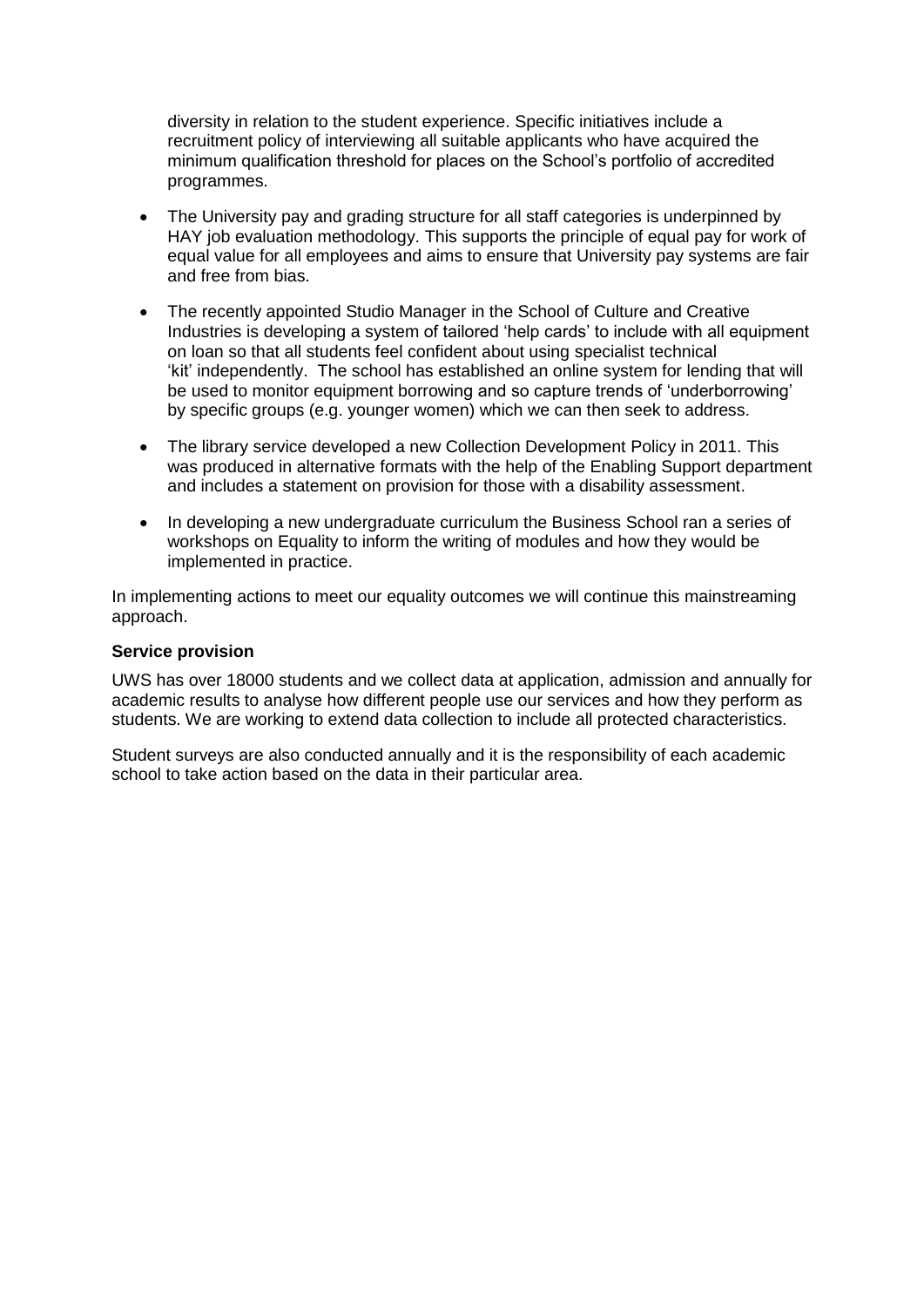# Employment Report

# **HR Statistical data 2012**

The University analyses the equality data collected on staff and applicants for employment in order to identify any trends that require action, to inform our policies and practices and to deliver our responsibilities under the Equality Act 2010. The data is stored in accordance with Data Protection legislation and access is restricted to HR staff only and in accordance with role responsibilities. The University has commissioned a new self-service HR/payroll system (I-Trent) and is in the implementation phase of data set-up and reporting. In future the reporting function will have the capacity to provide extensive data reports that can support identification of any gaps or potential inequalities in our performance as an employer. This will enable local managers to investigate the causes of these gaps and take steps, including positive action initiatives, to address or mitigate the causes.

This is therefore the first report that includes data on all the protected characteristics. The data is a combination of data transferred to the system following the staff equality data survey in 2010 and data which employees have updated themselves.

Later in 2013 we will remind all employees to confirm or update their equality data which will lead to improvements in the accuracy of data held and improve analyses of any changes or trends in the workforce.

In the summer of 2013 the e-recruitment component of the system will be implemented and all future recruitment data will hold equality data inputted by applicants themselves and will lead to a more complete data set although still enabling applicants to opt out, if this is their preference.

#### **Workforce (core) September 2012**

This report includes data on the wider group of equality protected characteristics. We are pleased to report a consistently high ethnicity declaration with the unknown ethnicity figure remaining below 5%. The rate of declaration of disability has increased from under 1% to 2.6% and we will take further steps to reduce the level of 'not knowns'.

Data on the new protected characteristics sets the baseline for data analyses and our initial priority will be on reducing the not known data. Once the full results of the 2011 census (Scotland) are published we will be able to undertake some comparative analyses. In addition we are working with the staff who are developing the I-Trent system with the aim, where possible, of uniformity of equality headings, taking account of HESA requirements, and ensuring an appropriate range of categories for the different equality characteristics extending this to include gender identity. We will refine the categories for religion and belief in I-Trent to take account of the Scottish census categories. The data reported below only includes those categories where staff have provided data.

#### **Key facts:**

| Sex(gender) | Male  | Female |
|-------------|-------|--------|
|             | 580   | 819    |
|             | 41.5% | 58.5%  |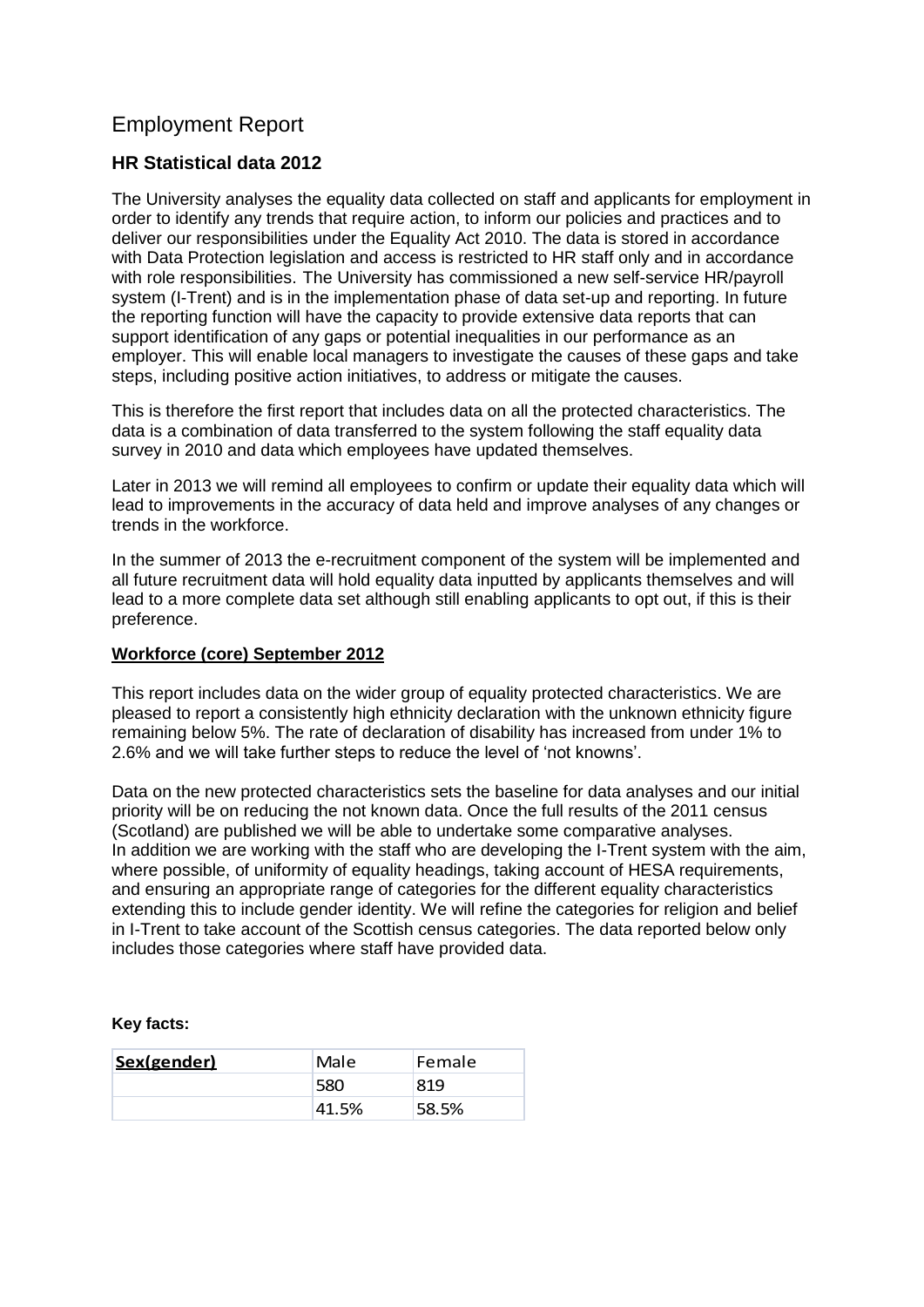| <b>Disability</b> | <b>Disabled</b> | Not Disabled | Not Known |  |
|-------------------|-----------------|--------------|-----------|--|
|                   | 36<br>260       |              | 1103      |  |
|                   | 2.6%            | 19%          | 79%       |  |

|                  |           | Black &   |           |
|------------------|-----------|-----------|-----------|
|                  | White     | Minority  |           |
| <b>Ethnicity</b> | Ethnicity | Ethnicity | Not Known |
|                  | 1300      | 51        | 48        |
|                  | 93%       | 3.6%      | 3.4%      |

| <b>Marriage and Civil</b> | <b>Married</b> | Civil       | Not Married | Not Known |  |
|---------------------------|----------------|-------------|-------------|-----------|--|
| <b>Partnership</b>        |                | partnership |             |           |  |
|                           | 653            |             | 168         | 572       |  |
|                           | 47%            | 0.4%        | 12%         | 41%       |  |

| <b>Sexual</b> | Declined | Bisexual | Gay man | ∣Gav      | Hetereosexual | Not Known | Not sure |
|---------------|----------|----------|---------|-----------|---------------|-----------|----------|
| Orientation   | Ito sav  |          |         | Iwoman    |               |           |          |
|               |          |          |         | (lesbian) |               |           |          |
|               | 138      |          |         |           | 513           | 735       |          |
|               | 9.9%     | 0.0%     | 0.5%    | 0.4%      | 36.7%         | 52.5%     | 0.1%     |

| <b>Religion or</b> No religion |           | Not          | Church of | Buddhist | <b>Roman</b> | Hindu | Muslim | Other     | other    |
|--------------------------------|-----------|--------------|-----------|----------|--------------|-------|--------|-----------|----------|
| belief                         | or belief | <b>Known</b> | Scotland  |          | Catholic     |       |        | Christian | religion |
| (includes no                   |           |              |           |          |              |       |        |           |          |
| belief)                        |           |              |           |          |              |       |        |           |          |
|                                | 9         | 1041         | 170       |          | 100          |       |        | 64        |          |
|                                | 1%        | 74.41%       | 12.15%    | 0.21%    | 7.15%        | 0.21% | 0.14%  | 4.57%     | 0.50%    |

| <b>Age</b> | 20 &<br>under |    | $ 21-25 26-30 31-35$ |     |     |     |     | $ 36-40 \t  41-45 \t  46-50 \t  51-55 \t  56-60 \t  61-65 \t$ |     |    | 66+ |
|------------|---------------|----|----------------------|-----|-----|-----|-----|---------------------------------------------------------------|-----|----|-----|
|            |               | 24 | 61                   | 102 | 144 | 193 | 274 | 276                                                           | 221 | 87 | 14  |
|            | 0%            | 2% | 4%                   | 7%  | 10% | 14% | 20% | 20%                                                           | 16% | 6% | 1%  |

| <b>Pregnancy and Maternity</b> |    |  |
|--------------------------------|----|--|
| $(01/04/12 - 31/01/13)$        |    |  |
| maternity/adoption leave       | 23 |  |
| Returned from leave            | 10 |  |
| left                           |    |  |
| currently on leave             | 17 |  |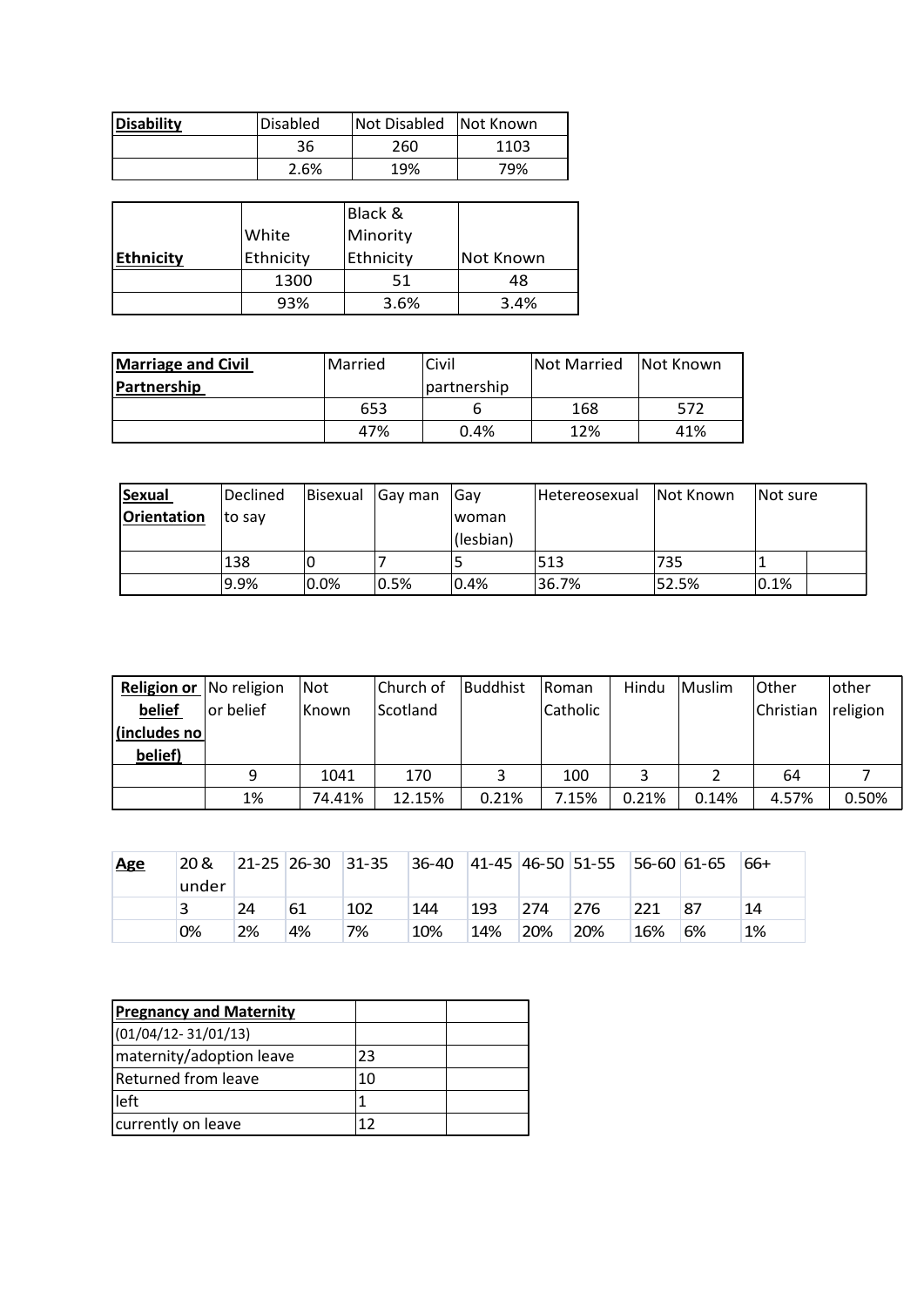# **Recruitment (1st August 2011-31st July 2012)**

The undernoted data reports on academic and support staff (AT&S) recruitment

#### **Academic recruitment**

- There were 61 academic advertisements (47 of which were advertised externally) covering 65 posts attracting 595 applications.
- Completed equality monitoring forms show 65% of applicants were male and 31% female. Women achieved success, (11% higher at shortlisting and 2% at appointment compared to men) but in the predominantly female areas of education and nursing. 19 of the posts were in science, engineering and technology and attracted 25 applications from women, 8 progressed to shortlisting and 1 woman was appointed. (7 of the posts attracted no female applicants)
- 7 females and 9 males were appointed to promoted posts. Males were more successful at the levels above senior lecturer particularly in Health, Nursing and Midwifery.
- 4% of applicants declared a disability, 4% of those shortlisted and 4% of those appointed (2 appointments) had declared a disability.
- BME applications (26%) were concentrated in posts in science ,computing and engineering and business and achieved an 16% success rate (9 appointments)

## **Administrative, technical and services (AT&S) recruitment**

- There were 95 AT&S advertisements (55 of which were advertised externally) covering 129 posts attracting over 1600 applications.
- Completed equality monitoring forms show 35% of applicants were male and 62% female. 86 females and 36 males were appointed.
- Women had a higher success rate at shortlisting (by 4%) and on appointment (by 2%) compared to men but this was, in the main, to posts that are generally stereotypically associated with women, and have a predominantly administrative focus. Males were mainly appointed to posts in science or to technology related roles, which are generally stereotypically male. However males achieved appointment in some roles mainly occupied by women, albeit in low numbers, e.g. note-taker, cleaners and admin roles (9 in total) Posts that have the word "Manager" in the job title had an appointment distribution of 7 females and 6 males,
- 4% of applicants declared a disability, 3% of those shortlisted and 2% of those appointed (2 appointments) had declared a disability.
- 7% of applicants, 4% of shortlisted and 6% of appointees (7 appointments) declared a BME background. The range of posts included posts in science, estates and buildings and student services

## **Staff Development**

We are currently in the process of transferring training records to the new I-Trent system with the aim of enabling analysis by protected characteristics. However this data only includes training organised centrally by Human Resources. It does not include training and development that takes place in and via schools and departments and we will work towards how to encompass this data to enable fuller analysis.